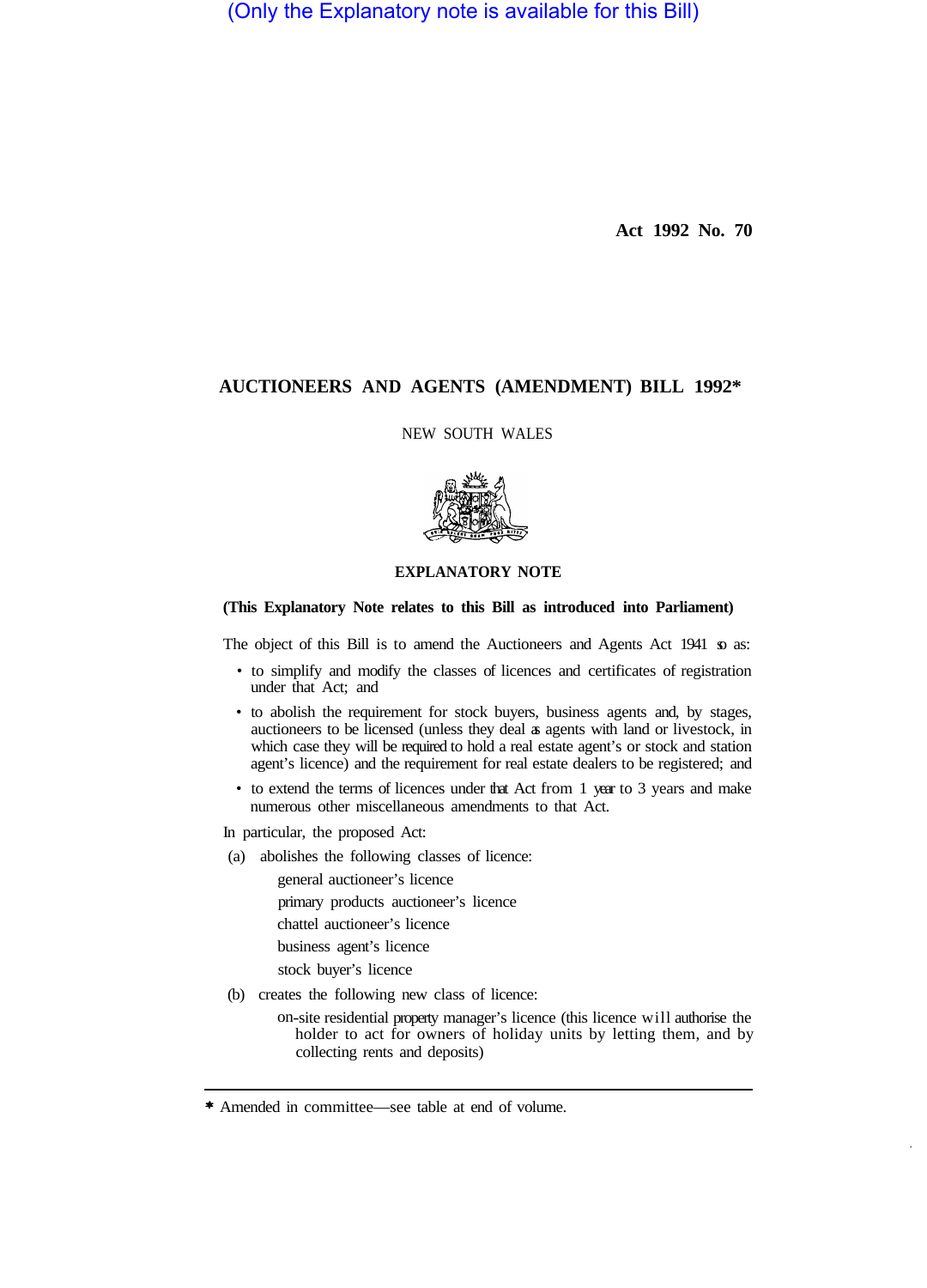- (c) abolishes the following classes of certificates of registration: real estate salesman trainee auctioneer business salesman stock and station salesman trainee stock buying agent
- (d) provides or a single class of registration for people who want to qualify for a licence under the Act.

The proposed Act allows those changes to be phased in at different times.

The effect of amendments in Schedules 1 and 2 to the proposed Act (explained in detail in Schedule 4 to the proposed Act, which sets out savings and transitional provisions) may be summarised as follows:

| Existing authority                              | Effect of<br>Schedule 1                   | Effect of<br>Schedule 2                                                                                                             |
|-------------------------------------------------|-------------------------------------------|-------------------------------------------------------------------------------------------------------------------------------------|
| Primary products auctioneer's<br>licence        |                                           |                                                                                                                                     |
| Chattel auctioneer's licence                    | Abolished                                 |                                                                                                                                     |
| Business agent's licence                        |                                           |                                                                                                                                     |
| Stock buyer's licence                           |                                           |                                                                                                                                     |
| General auctioneer's licence                    | <b>Becomes</b><br>auctioneer's<br>licence | Becomes stock and station<br>agent's licence or real estate<br>agent's licence (or both) if<br>holder is appropriately<br>qualified |
|                                                 |                                           | Creates on-site residential<br>property manager's licence                                                                           |
| Registration of<br>real estate dealer           | Abolished                                 |                                                                                                                                     |
| Certificate of registration as                  |                                           | Registration of:                                                                                                                    |
| real estate salesman                            |                                           | real estate salesperson                                                                                                             |
| stock and station salesman                      |                                           | stock and station salesperson                                                                                                       |
| trainee auctioneer                              |                                           | Abolished                                                                                                                           |
| business salesman<br>trainee stock buying agent | Abolished<br>$\mathbf{r}$                 |                                                                                                                                     |
|                                                 |                                           | Creates registration of:                                                                                                            |
|                                                 |                                           | trainee strata managing<br>agent                                                                                                    |
|                                                 |                                           | trainee community managing<br>agent                                                                                                 |
|                                                 |                                           | trainee on-site residential                                                                                                         |
|                                                 |                                           | property manager                                                                                                                    |

2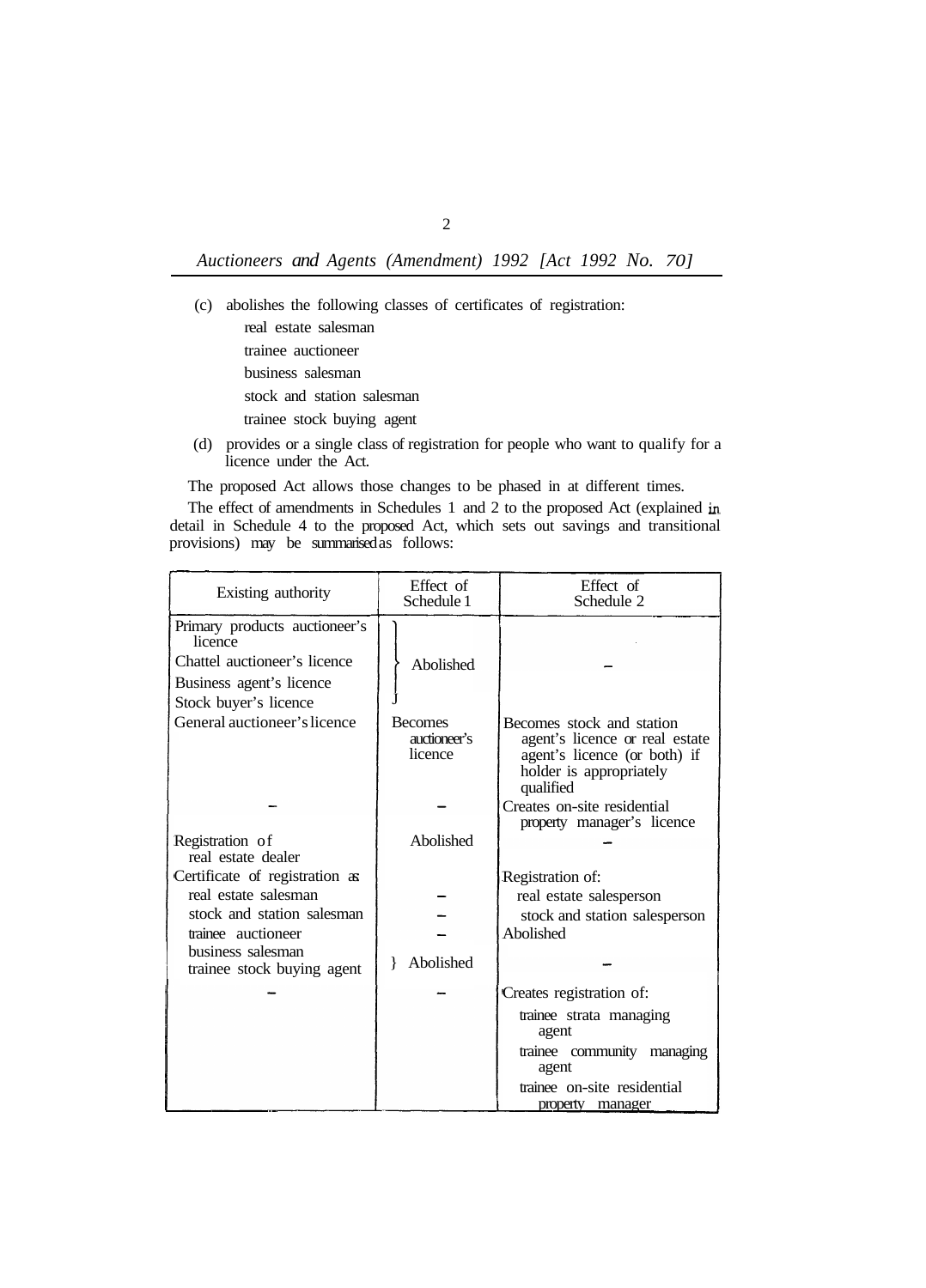This Bill differs from the Auctioneers and Agents (Amendment) Bill 1992 previously introduced which would also have abolished stock and station agents' licences and resulted in their replacement with real property agents' licences and livestock agents' licences. That Bill would also have limited controls in the Auctioneers and Agents Act 1941 on the conduct of auctions to auctions conducted by agents.

**Clause 1** specifies the short title of the proposed Act.

**Clause 2** provides for the commencement of the proposed Act on days to be proclaimed.

**Clause 3** gives effect to the Schedules of amendments to the Principal Act.

**Schedule 1** contains amendments that are intended for early commencement.

**Schedule 2** contains amendments intended to be commenced at a later time.

**Schedule 3** contains miscellaneous amendments that, generally, may be commenced at any time.

**Schedule 4** contains amendments in the nature of savings and transitional provisions consequent on other proposed amendments.

# **SCHEDULE l—AMENDMENTS ABOLISHING CERTAIN CLASSES OF LICENCES AND REGISTRATION**

Abolition of certain licences and registration and consequential provisions

Schedule 1 contains amendments:

- that abolish licences required by the Act to be held by: primary products auctioneers chattel auctioneers business agents stock buyers; and
- that repeal provisions of the Act requiring the registration of real estate dealers.

Consequential amendments are also made to provisions that refer to those licences and the activities they currently authorise or that relate to real estate dealers.

Schedule 1 also contains amendments omitting from the Act references to business salesmen and trainee stock buying agents (as a consequence of abolishing business agents' and stock buyers' licences).

A general auctioneer's licence will continue in force simply as an auctioneer's licence until the commencement of amendments in Schedules 2 and 4. Those amendments will result in former general auctioneers' licences being treated as real estate agents' or stock and station agents' licences (or both) instead, but only if the holder has appropriate qualifications.

**(Schedule 1 (1) (b)–(d), (2) (a)** and **(c)–(g), (3)–(6), (7) (a), (8) (b)–(d), (9), (10), (12)–(15), (20)–(43)** and **(46)–(49))**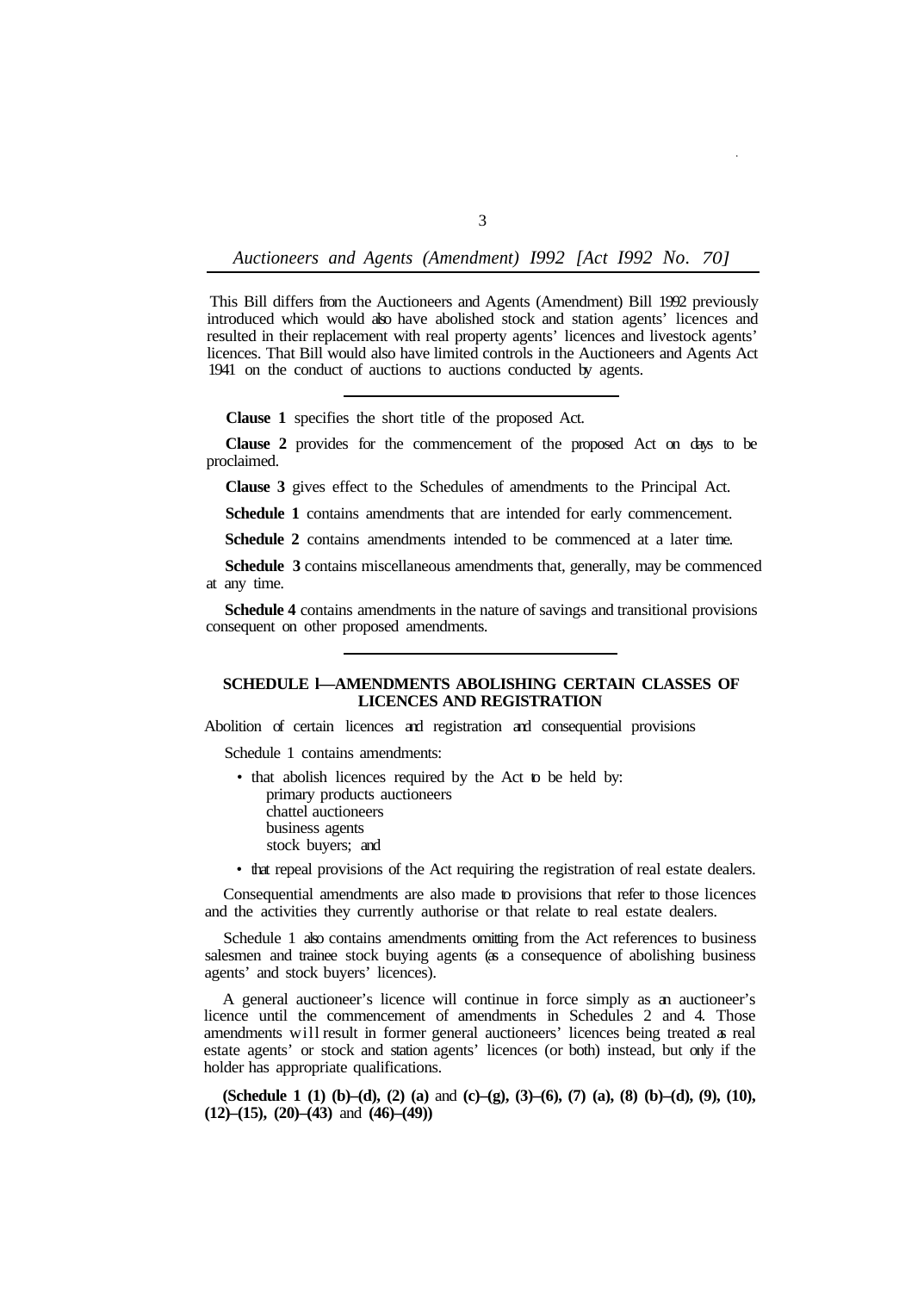## *Regulation of auctions limited to auctions of land and livestock*

Schedule 1 also amends the meanings of "auction" and "auctioneer" in the Act so that they will refer only to the sale by auction of land (which term includes a lease of land or shares that entitle their holder to the occupation of premises under a company title scheme) or of livestock. The offences in the Principal Act relating to the conduct of auctions are confined to auctions of land or of livestock.

These provisions foreshadow that, under the new licensing scheme which will follow the complete abolition of auctioneers' licences by amendments in Schedule 2, a licence under the Act will be required to authorise an auction only if it is conducted in the course of the business of a real estate agent or a stock and station agent.

### **(Schedule 1 (1) (a), (2) (b), (11), (16)–(19), (44), (45)** and **(50))**

### *Form of licence*

classes of licences held by a person under the Act is recognised. The practice of issuing a single licence form containing particulars of all of the

**(Schedule 1 (7) (b))** 

*Fee for licences* 

The Act is amended so that only a single licence fee will be payable regardless of the number of licences of different classes taken out under the Act by the same person.

**(Schedule 1 (8) (a))** 

### **SCHEDULE 2—AMENDMENTS CREATING NEW CLASSES OF LICENCES AND REGISTRATION**

### *Titles of Act changed*

Amendments in Schedule 2 substitute the long and short titles of the Act to reflect the change of emphasis of the legislation from the regulation of auctioneers and agents of various kinds to the regulation of agents dealing with real property, livestock and property management.

### **(Schedule 2 (1)** and **(2))**

### *New class of licences and redefinition of regulated activities*

Other amendments in Schedule 2 create the on-site residential property managing agent's class of licences and redefine the terms "real estate agent" and "stock and station agent".

The activities that those licences will authorise are specified, certain references to auction sales (which will be treated as only one of many different methods of dealing with land by real estate agents or with land or livestock by stock and station agents) are omitted and consequential amendments are made to substitute or modify current provisions.

# **(Schedule 2 (3) (a)–(d), (4)–(10), (12)–(14), (25), (26), (28)** and **(29))**

### *Changes to the registration scheme*

Amendments in Schedule 2 will abolish the different classes of certificates of registration currently required to be held by employees before they obtain a licence under the Act.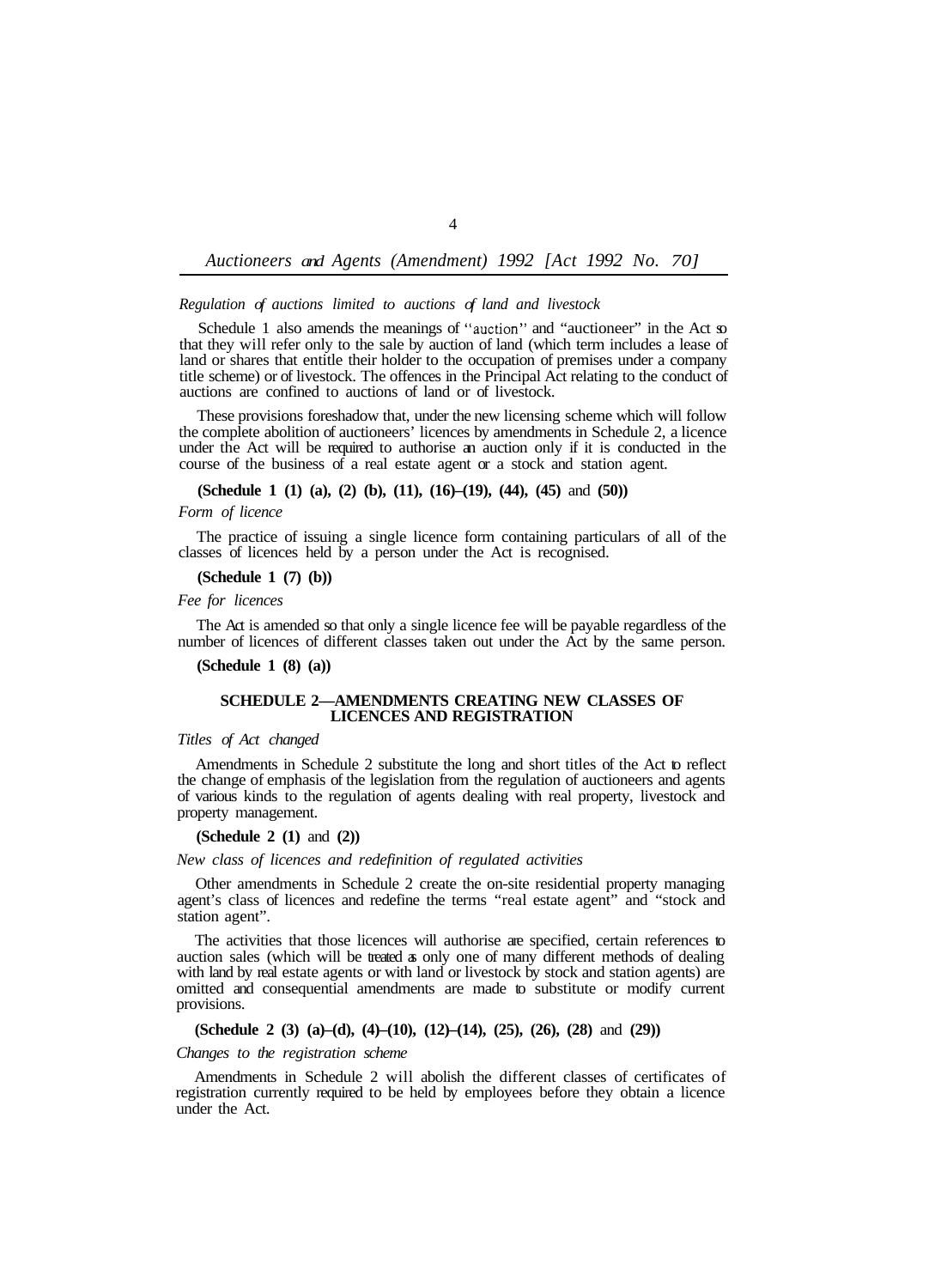The classes of unlicensed employees who perform specified activities for or on behalf of a licensee, or a corporation employing a licensee, are specified. The classes correspond with the classes of licensees as follows:

- real estate salesperson
- stock and station salesperson
- trainee managing agent (being a trainee strata managing agent, a trainee community managing agent or a trainee on-site residential property manager)

The amendments will require such employees to be registered with the Real Estate Services Council. Consequential amendments are made to the current provisions.

The opportunity is taken to make the registration scheme parallel the licensing scheme under the Act. For example:

- a minimum age requirement (of 16 years) is imposed for holders of certificates of registration; and
- applicants for such certificates will be required to have an educational qualification approved by the Minister, and
- a Magistrate may make an order disqualifying a person from holding a certificate of registration.

An applicant for a licence (other than an on-site residential property manager's licence) will be required to have held a certificate of registration for at least 2 years.

**(Schedule 2 (3) (a)** and **(d), (11), (12), (15)–(24)** and **(27))** 

### **SCHEDULE 3—MISCELLANEOUS AMENDMENTS**

# **Reviewing officer**

**Schedule 3 (1)** and **(3)** omit references in the Act to the superintendent of licences because that office has been abolished and replaces them with references to the reviewing officer (the Commissioner of Police or the Commissioner's nominee).

# *Restricted licences*

**Schedule 3 (2)** repeals the power to restrict the operation of a licence under the Act to a particular region and prevents a licence that is restricted to a particular purpose from being renewed more than once.

### *Term of licences*

**Schedule 3 (2)** also extends the term of a licence from 1 year to 3 years and **Schedule 3 (4)** makes amendments consequential on that amendment.

# *Restoration of licences*

**Schedule 3 (5)** and **(6)** provide for an application for restoration of a licence to be dealt with by the General Manager and not (as at present) by the Council.

# *Payments to Consolidated Fund*

**Schedule 3 (7)** provides for the annual payment to the Consolidated Fund of part of the fees paid for licences and registration under the Act.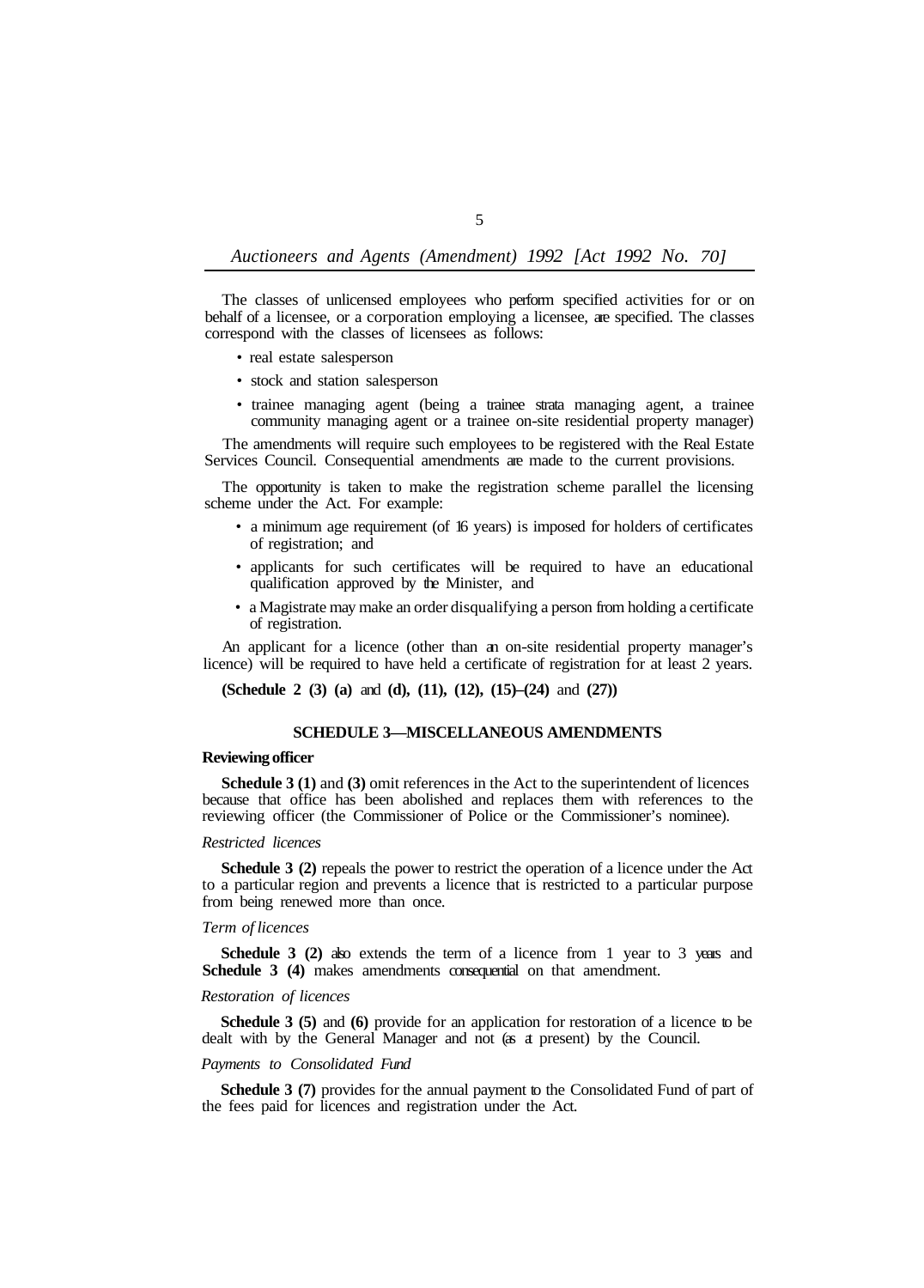### *Disqualification from holding a licence or registration*

**Schedule 3 (8)** and **(11)** provide that, in disposing of proceedings taken for the cancellation of a person's licence or registration, the person may be disqualified from obtaining a new licence or new registration regardless of whether the previous licence or registration has expired or been surrendered.

#### *Unclaimed money in trust accounts*

**Schedule 3 (9)** provides for unclaimed money in licensees' or former licensees' trust accounts to be paid to the Consolidated Fund (instead of to the Council) and for the Treasurer to meet any claims made by persons entitled to any of that money.

#### *Sharing commission*

**Schedule 3 (10)** allows a licensee to share a commission etc. with a person licensed under a corresponding Act of another State or Territory.

# *Contributions to the RESC Compensation Fund*

**Schedule 3 (12)** increases (from \$20 to \$150) the maximum periodic contribution by licensees to the Real Estate Services Council Compensation Fund ("the fund") that may be prescribed.

### *Offences against regulations*

against the regulations made under the Principal Act. **Schedule 3 (13)** extends to 3 years the time for bringing proceedings for an offence

#### *Regulations concerning charges*

their commission, fees or other charges. **Schedule 3 (14)** provides for regulations to be made requiring licensees to publicise

# **SCHEDULE 4—SAVINGS AND TRANSITIONAL AMENDMENTS**

**Schedule 4 (1)** inserts proposed section 93 which gives effect to a new Schedule to be inserted into the Principal Act by Schedule  $4\degree(2)$ , being proposed Schedule 2 (Savings and transitional provisions), of which:

**Clause 1 (Definition)** defines the proposed Act as the "amending Act".

**Clause 2 (Termination of certain licences on commencement of Schedule 1 to the amending Act)** provides for the termination of existing licences of the following kinds when the relevant repealing provisions take effect:

- primary products auctioneer's licence
- chattel auctioneer's licence
- business agent's licence
- stock buyer's licence

**Clause 3 (Termination of other licences on commencement of Schedule 2 to the amending Act)** provides for the termination of the remaining auctioneers' licences (presently known as "general" auctioneers' licences), except as provided by clause 4.

**Clause 4 (Variation of former general auctioneers' licences)** empowers the General Manager to approve of a former general auctioneer's licence which would otherwise be terminated under clause 3 being treated as a real estate agent's licence or a